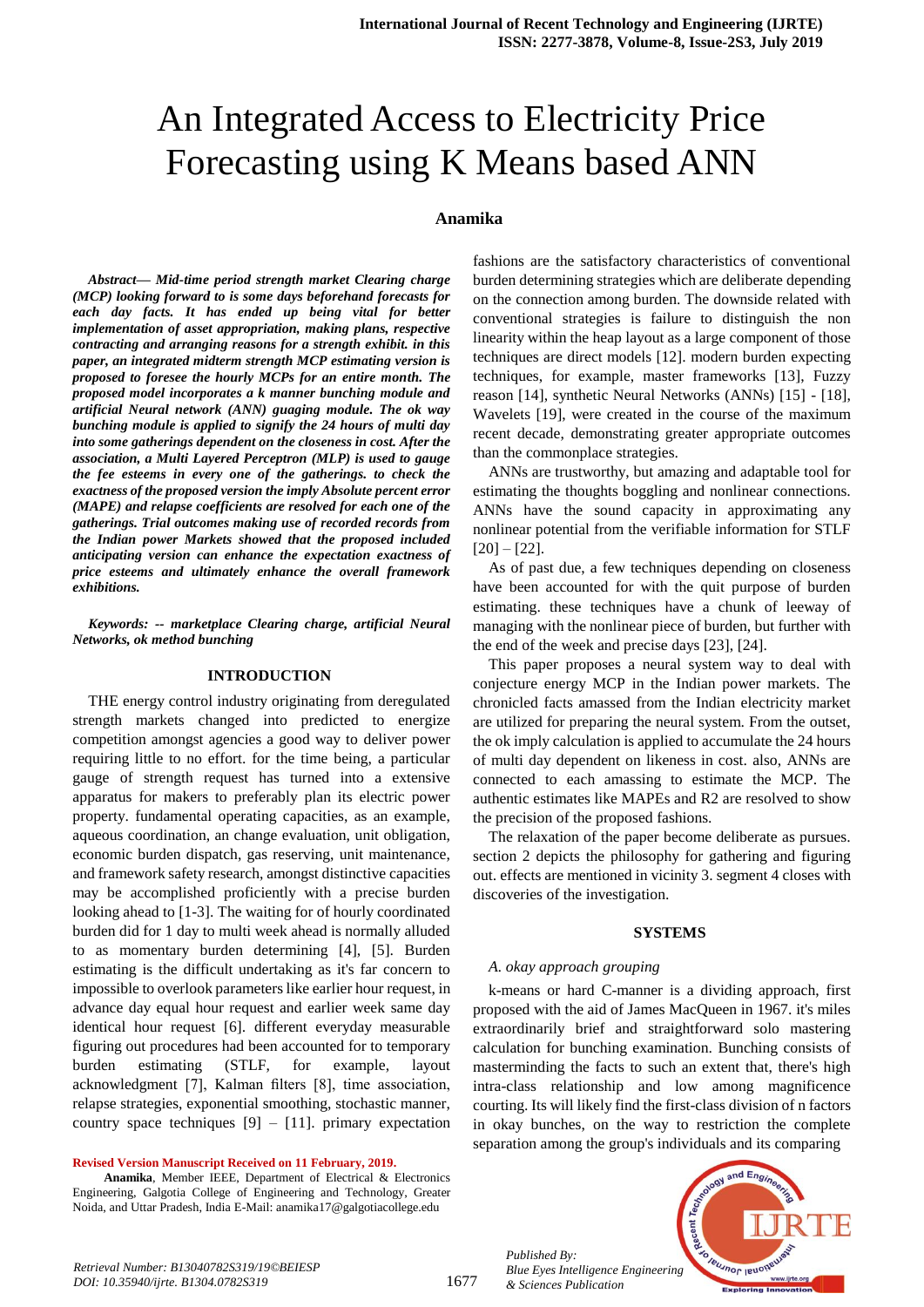### **An Integrated Access to Electricity Price Forecasting using K Means based ANN**

Centroids. due to okay-implies calculation, the comparability capacity is generally characterized as an amazing ways from an person from a particular group to the point that is characterised as the centroid of that particular bunch. these agencies are shaped dependent on streamlining the similitude paintings, so the individuals inner equal bunch amplify the ability and people from diverse agencies restriction the capacity. appropriately, the calculation returns (1) centroids vector of duration k and (2) a challenge vector of length n. At long last this calculation objectives limiting a squared mistake target paintings as proven as follows.

$$
J = \sum_{j=1}^{k} \sum_{i=1}^{n} \left| s_i^j - b_j \right|^2 \tag{4}
$$

*where*

2 *j*  $s_i^j - b_j^j$  is a chosen distance measure between a data point  $s_i^j$  $s_i^j$  and the cluster centre  $b_j$ , is an indicator of the distance of the n data points from their respective cluster centers. The figure 1 shows the K means clustering flow chart.





in spite of the way wherein that it might be established that the system will reliably surrender the k infers figuring does not via strategies for any technique locate the great alliance, displaying up diversely in connection to the overall objective paintings least. The remember is in like way through technique for and colossal delicate to the simple self-veritably picked get-togethers workplaces. The okay accumulates figuring may be secured taking walks round various events to diminish this impact.

#### *A. Counterfeit Neural Networks*

An ANN is interconnections of fundamental clean administering devices implied as neurons. Multi layered Perceptron (MLP) variation of ANN is confirmed up in figure 2. It joins one information layer, at any rate one hide layers and one yield layer. every layer passes on numerous neurons and these are associated with the neurons inside the bordering layers with apparent masses. every neuron in the hidden layers

and in the yield layers gets markers from the beyond layer neurons and produces the yield signal via passing the summed sign thru a sigmoid bind. The whole lot considered the register ANN stories information layer, included layers, and makes yield at the yield layer.

Empower us to certainly comprehended there are units of getting ready statistics of which is the statistics instructive collecting and is the target informational collection. The input records set is confined at the input layer and is professional to reply to the contrasting goal experiences set. The association of the ANN continues up until commonplace fumbles among the perfect and certifiable yields over the planning information units is not honestly a predestined area value.

MLP kind ANN makes use of summed up again unfold getting getting to know of popular for the education purpose. The hundreds of the framework are invigorated essentially difficulty to the misstep between the made and goal yields. the misstep on the yield layer is supported returned to the input layer as within the once more spread acing rule.

The output of neuron is defined as

$$
O_j = f\left(\sum_i W_{ij} O_i\right) \tag{1}
$$

*where*

$$
W_{ij} = \text{weight between the neuron i and neuron j}
$$
  

$$
O_i = \text{Output from the neuron i}
$$

and

$$
f(x) = \frac{1}{\sqrt{1 + e^{-x}}}
$$

The error at the  $k^{th}$  output neuron is defined as follows

$$
\Delta E = \frac{1}{2} \left( t_k - O_k \right)^2 \tag{2}
$$

The updating of weights is done according to the equation given below

$$
\Delta W_{ij} \propto -\frac{\partial \Delta E}{\partial W_{ij}} = -\frac{\partial \Delta E}{\partial O_j} \frac{\partial O_j}{\partial W_{ij}} \tag{3}
$$

Specifically, we define the error signal as

$$
\delta_j = -\frac{\partial \Delta E}{\partial O_j} \tag{4}
$$

The generalized back propagation rule can be the following  $(5)$  $\Delta W_{ij} = \epsilon \delta_j O_i$ 

where

*Published By:*

*& Sciences Publication* 

$$
\epsilon = \text{adaption gain}
$$
\n
$$
\delta_j = \left( t - O_j \right) O_j \left( 1 - O_j \right) \text{ if } j \text{ is one of the}
$$
\n
$$
\epsilon = \left( t - O_j \right) O_j \left( 1 - O_j \right) \text{ if } j \text{ is one of the}
$$
\n
$$
= O_j \left( 1 - O_j \right) \sum_k \delta_k W_{jk} \text{ if } j \text{ is not one of}
$$

the neuron in output layer

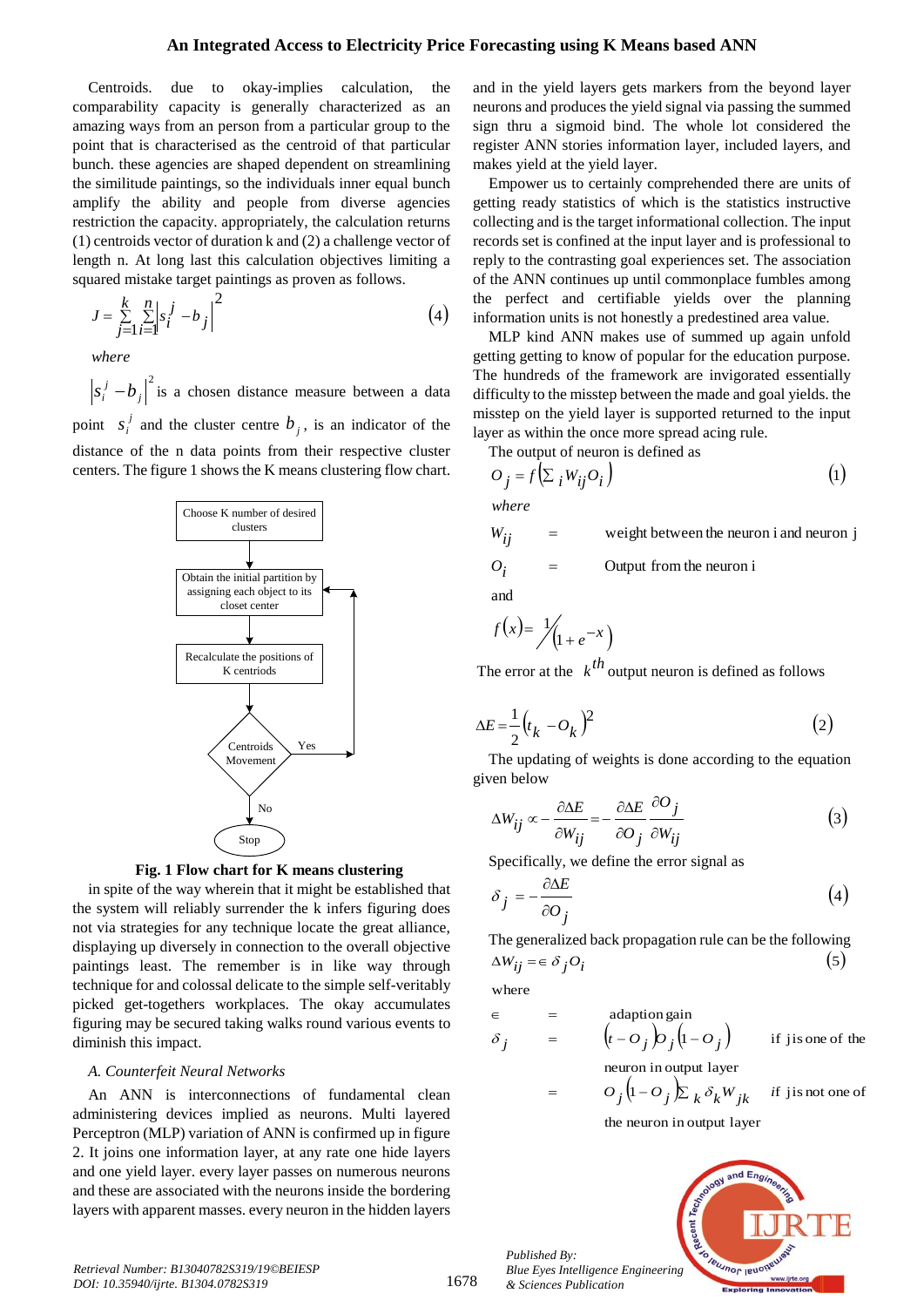The combination attributes can be improved by presenting an energy term with a force addition to condition (5)

$$
\Delta W_{ij}(n+1) = \epsilon \delta_j O_j + \alpha \Delta W_{ij}(n) \tag{6}
$$

where n represents the iteration index

When the neural system is prepared it delivers quick yield for a given approval information. It requires just a couple of number juggling counts of sigmoid capacity.



## **Fig. 2 Multi Layered Perceptron type of ANN architecture**

To assess the precision of the neural system approach in determining power requests. This exactness is registered in capacity of the genuine market requests that happened. The mean outright rate blunder MAPE standard is connected.

#### **RESULTS**

This subsection examines the numerical results with admire to the MCP figures of the Indian strength Markets. From the outset, the hours of multi day are assembled depending on likeness in cost utilising the grouping module and except the MCPs are anticipated making use of the estimating module. For better explanation the proposed modules are linked to Indian strength Markets. on this exam paintings, the information are amassed from the Indian strength alternate. The facts from January 2014 to February 2014 is utilized as making ready statistics and the statistics for the month March 2014 is utilized as take a look at data.

The model 1 is connected to the guidance statistics to build up and collect the hours which are comparable in cost. The plot among the mean define esteem and the amount of groups is appeared in figure three. The limit of suggest outline well worth is watched evaluating to 7 no. of companies. Henceforth, the 24 hours of multi day are remoted into 7 gatherings dependent on likeness in cost. The results of k manner bunching are organized in table 1.

The ANNs have been organized by means of the contributions with the factor of proscribing mistake. The famous multi layer perceptron version is applied to count on the MCPs for numerous gatherings for the month March 2014. The MLP gadget comprises of one concealed layer with five neurons. The gadget gaining knowledge of fee is kept at zero.07 and electricity constant is saved at 0.5. The exchange potential utilized for the shrouded layers is tansig and for yield layer is purelin. The coaching capability applied is

trainlm. whilst a tasteful degree of information yield mapping is come to, the MLP device making ready is finished. quite a few totally difficult to understand information is applied for testing the Neural community. The best version is permitted through examination among assessed and real estimations of MCPs. The assessment of outcomes uncovers that there is almost finished know-how between the evaluated and actual estimations of MCPs. The most excessive and least of assessed esteems pursue a comparable sample as the real estimations of MCP. This uncovers the precise aftereffects of forecast via ANN.

| <b>Table 1 Groups and hour allotment</b> |
|------------------------------------------|
|------------------------------------------|

| Groups | Hours                                 |  |
|--------|---------------------------------------|--|
|        | 10, 11, 12, 13, 14, 15, 16, 17 and 20 |  |
|        |                                       |  |
|        |                                       |  |
|        | 2, 3, 4 and 5                         |  |
|        | 21, 22 and 23                         |  |
|        | 7, 8, 9, 18 and 19                    |  |
|        |                                       |  |

The overall performance of the ANN model used for computing the MCPs is in comparison with actual fee, via calculating the suggest Absolute percentage blunders (MAPE) for each of the groups. The outcomes of %MAPE are proven in desk 2. these screen that MAPE varies from 1.0510% (group 1) to three.8752% (organization four). the entire range of hours in organization 1 and 4 are 9 and four respectively; this discloses that larger education records outcomes with low %MAPE. Micro level exam of MAPE results suggests the high high-quality prediction through the ANN.

**Table 2 MAPEs for different groups**

|        |       | ັ      |
|--------|-------|--------|
| Sl. No | Group | %MAPE  |
|        |       | 1.0510 |
|        |       | 3.0714 |
|        |       | 3.0560 |
|        |       | 3.8752 |
|        |       | 2.9862 |
|        |       | 3.1863 |
|        |       | 3.7558 |

Further to check the accuracy of the proposed integrated approach, the scatter plots between actual and predicted values are also shown in figures 4-10. The coefficient of determination varies from 0.927 (group 6) to 0.978 (group 2). The higher values of regression coefficient exhibit the better performance of the proposed model.



**Fig. 3 graph of mean silhouettes values for different k**



*Published By:*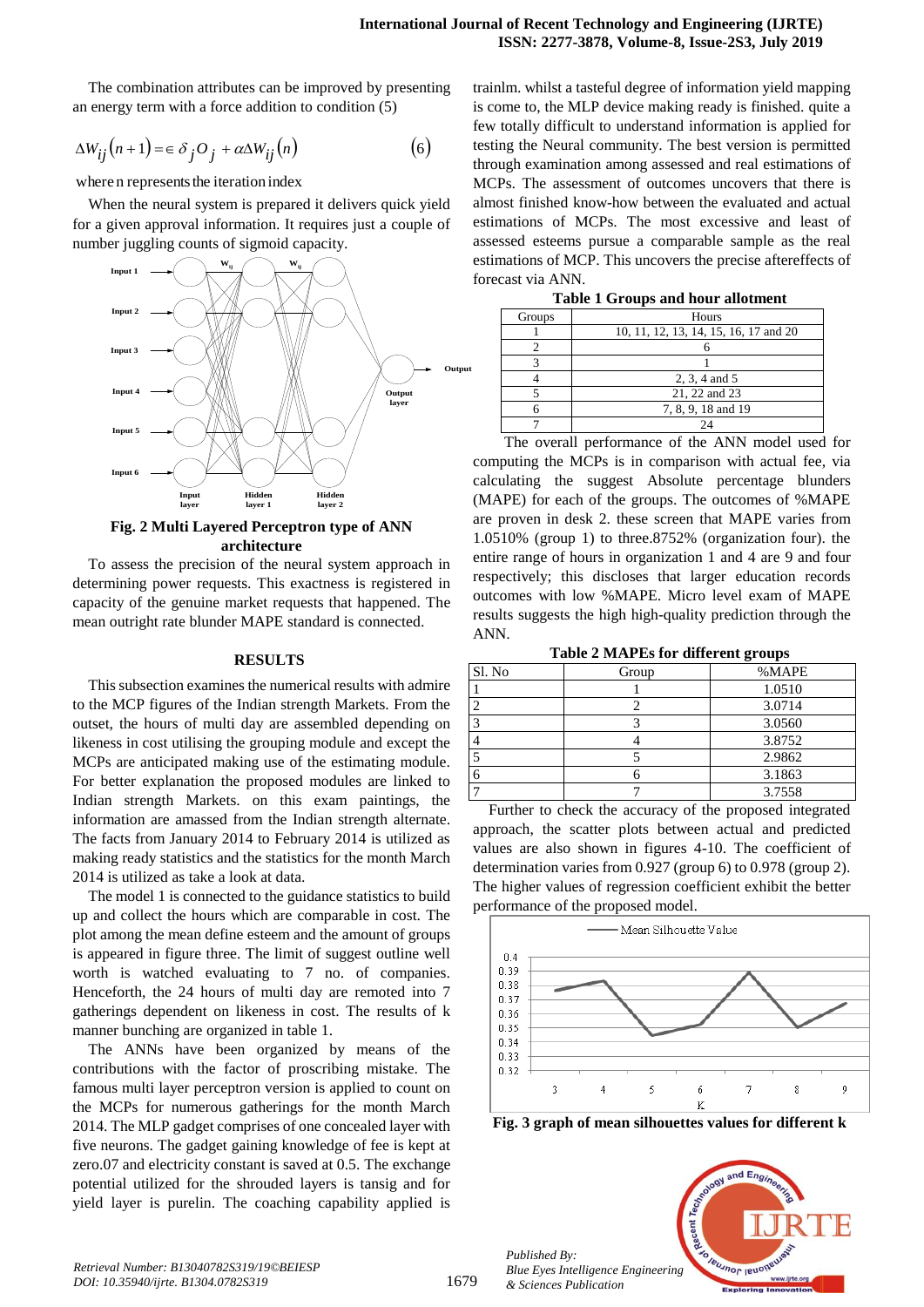# **An Integrated Access to Electricity Price Forecasting using K Means based ANN**



**Fig. 4 scatter plot for group 1**





**Fig. 6 scatter plot for group 3**



**Fig. 7 scatter plot fro group 4**



#### **CONCLUSIONS**

Okay infers and artificial Neural network based midterm energy marketplace Clearing fee foreseeing model is proposed in this paper. The reasonability of the proposed version is evaluated via applying it to Indian energy markets. The okay suggests estimation is first used to assemble the hours with similarity in fee. The 24 hours of the day are parceled into 7 social events situation to their man or woman really worth regards. beginning now and into the foreseeable future, the ANN modules are used to check the MCPs of each social affair autonomously. The consolidated technique has exhibited a point of confinement of three.8752% MAPE throughout the assessment. This reasons a base figuring out bungle when differentiated and other test fashions. in addition to survey the energy worth evaluating capability backslide plots are in like way shown. The most first-rate estimation of coefficient of backslide is 0.978. This once more induces notable conjecture outcomes the use of the proposed fashions. All things considered this assessment demonstrates an all out exact comparing version that is suitable for Indian deregulated electricity markets.



*Published By:*